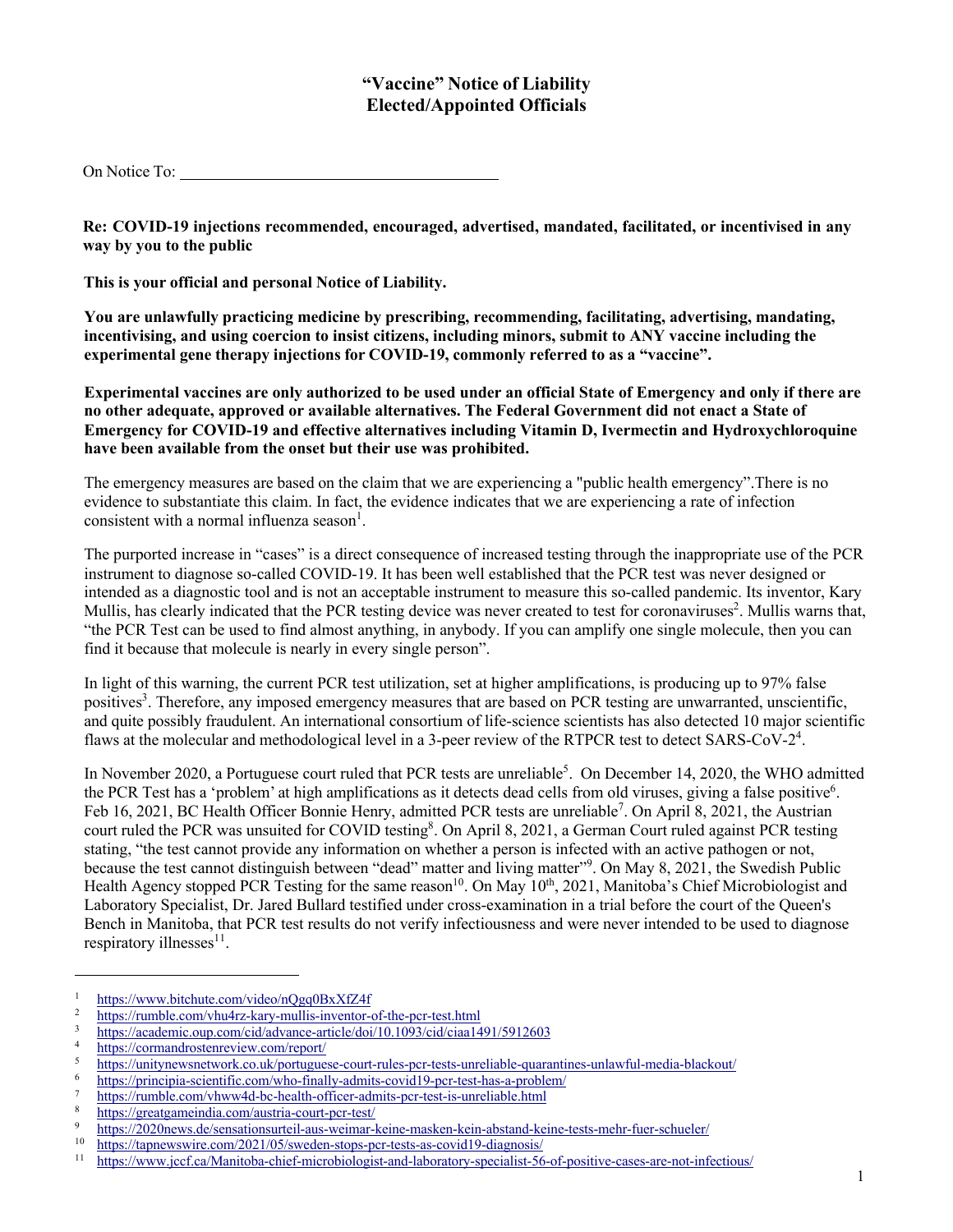Based on this compelling and factual information, the emergency use of the COVID-19 experimental injections are not required or recommended.

## **Whereas**:

- 1. The Nuremberg Code<sup>12</sup>, to which Canada is a signatory, states that voluntary informed consent is essential before performing medical experiments on human beings. It also confirms that the person involved should have the legal capacity to give consent, without the intervention of any element of force, fraud, deceit, duress, overreaching, or other ulterior form of constraint or coercion; and should have sufficient knowledge and comprehension of the elements of the subject matter involved so as to enable him/her to make an understanding and enlightened decision. This requires, before the acceptance of an affirmative decision by the experiment's subject, that there should be made known to him/her the nature, duration, and purpose of the experiment; the method and means by which it is to be conducted; all inconveniences and hazards reasonable to be expected; and the effects upon his/her health or person which may possibly come from participation in the experiment.
- 2. The treatments being marketed as COVID-19 "vaccines", are still in Phase III clinical trials until 2023<sup>13</sup>, and hence qualify as a medical experiment. People taking these treatments are enrolled as test-subjects and many are unaware that the injections are not actual vaccines as they do not contain a virus but instead an experimental gene therapy.
- 3. Most vaccines are trialed for at least 5-10 years<sup>14</sup>. COVID-19 injections have only been in trials for just over a year so there is no long-term safety data available and therefore fully informed consent is not possible.
- 4. No other coronavirus vaccine (i.e., MERS, SARS-1) has ever been approved for market due to antibodydependent enhancement, which results in severe illness and death in animal models $15$ .
- 5. Numerous doctors, scientists, and medical experts are issuing dire warnings about the short and long-term effects of COVID-19 injections, including but not limited to, death, blood clots, infertility, miscarriages, Bell's Palsy, cancer, inflammatory conditions, autoimmune disease, early-onset dementia, convulsions, anaphylaxis, inflammation of the heart<sup>16</sup>, and antibody-dependent enhancement leading to death; this includes in children ages 12-17 years old $17$ .

Dr. Byram Bridle, a pro-vaccine Associate Professor of Viral Immunology at the University of Guelph, gives a terrifying warning of the harms of the experimental treatments in a new peer reviewed scientifically published research study<sup>18</sup> on COVID-19 shots. The Spike Protein added to the "vaccine" gets into the blood and circulates throughout the individuals over several days post-vaccination. It then accumulates in the tissues such as the spleen, bone marrow, liver, adrenal glands, testes, and of great concern, it accumulates in high concentrations in the ovaries. Dr. Bridle notes that they "have known for a long time that the Spike Protein is a pathogenic protein, it is a toxin, and can cause damage if it gets into blood circulation". The study confirms the combination is causing clotting, neurological damage, bleeding, heart problems, etc.

There is also a high concentration of the Spike Protein getting into breast milk, and subsequent reports of suckling infants developing bleeding disorders in the gastrointestinal tract. There are further warnings that this injection will render children infertile, and that people who have been vaccinated should NOT donate blood.

6. Minors are at nearly zero percent risk of contracting or transmitting this respiratory illness and are, instead, buffers which help others build their immune system. The overall survival rate of minors is 99.997%.<sup>19</sup> In spite of these facts, the government is pushing the experimental treatment with the tragic outcome of a high incidence of injury and death;

<sup>&</sup>lt;sup>12</sup> https://media.tghn.org/medialibrary/2011/04/BMJ\_No\_7070\_Volume\_313\_The\_Nuremberg\_Code.pdf<br><sup>13</sup> https://plinicaltrials.gov/et2/chow/NCT042687282term=NCT04268728.edgay=2.gov/cl

 $\frac{13}{\text{https://clinical trials.gov/ct2/show/NCT04368728?term=NCT04368728&draw=2&rank=1}{\text{https://clinical trials.gov/ct2/show/NCT04368728?term=NCT04368728&draw=2&rank=1}{\text{https://hilinated.org/2020/06/23/exid 10. weezing necessary to get a new-level power}}$ 

<sup>&</sup>lt;sup>14</sup> https://hillnotes.ca/2020/06/23/covid-19-vaccine-research-and-development/<br><sup>15</sup> https://wayw.tondfonline.com/doi/full/10.1080/21645515.2016.1177688

<sup>&</sup>lt;sup>15</sup> https://www.tandfonline.com/doi/full/10.1080/21645515.2016.1177688<br><sup>16</sup> https://www.phcconnecticut.com/news/coronayirus/connecticut.confirms

<sup>16</sup> https://www.nbcconnecticut.com/news/coronavirus/connecticut-confirms-at-least-18-cases-of-apparent-heart-problems-in-young- peopleafter-covid-19-vaccination/2494534/

<sup>17</sup> https://childrenshealthdefense.org/defender/vaers-data-reports-injuries-12-to-17-year-olds-more-than-triple/<br>18 https://omny.fm/shows/on-point-with-alex-pierson/new-peer-reviewed-study-on-covid-19-yaccines-sugge

<sup>&</sup>lt;sup>18</sup> https://omny.fm/shows/on-point-with-alex-pierson/new-peer-reviewed-study-on-covid-19-vaccines-sugge<br><sup>19</sup> https://online.anytlin.com/inblw/utbs/mobile/index.html?s=08%20.(pg. 9)

https://online.anyflip.com/inblw/ufbs/mobile/index.html?s=08%20 (pg. 9)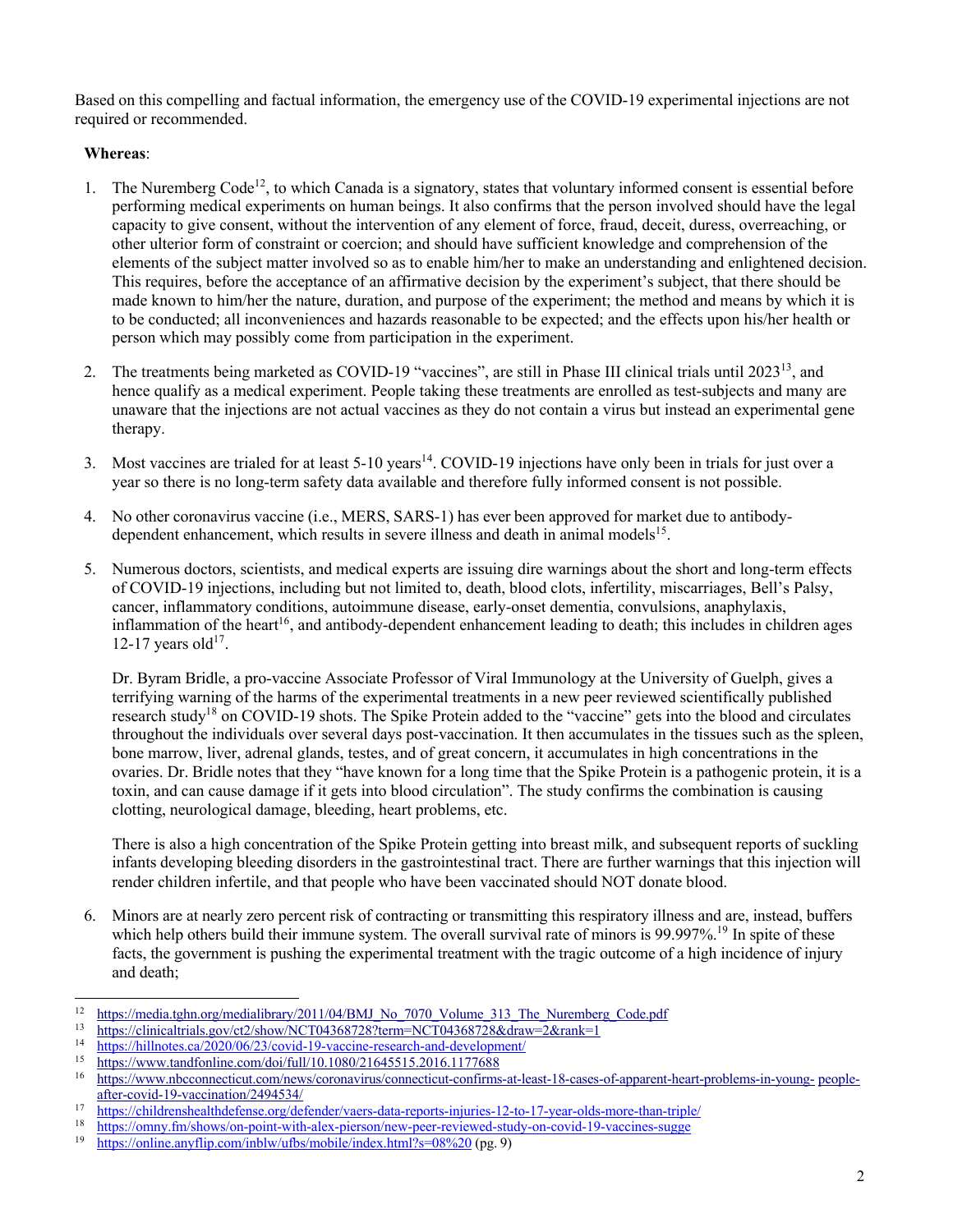7. According to Health Canada's Summary Basis of Decision, updated May 20, 2021, the trials have not proven that the COVID-19 treatments prevent infection or transmission. The Summary also reports that both Moderna and Pfizer identified that there are six areas of missing (limited/no clinical data) information: "use in paediatric (age 0- 18)", "use in pregnant and breastfeeding women", "long-term safety", "long-term efficacy" including "real-world use", "safety and immunogenicity in subjects with immune-suppression", and concomitant administration of non-COVID vaccines".

Under the Risk Management plan section of the Summary Basis of Decision<sup>20</sup>, it includes a statement based on clinical and non-clinical studies that "one important potential risk was identified being vaccine-associated enhanced disease, including VAERD (vaccine-associated enhanced respiratory disease)". In other words, the shot increases the risk of disease and side-effects, and weakens immunity toward future SARS related illness.

The report specifically states, "the possibility of vaccine-induced disease enhancement after vaccination against SARS-CoV-2 has been flagged as a potential safety concern that requires particular attention by the scientific community, including the World Health Organization (WHO), the Coalition for Epidemic Preparedness Innovations (CEPI) and the International Coalition of Medicines Regulatory Authorities (ICMRA)"21.

8. As reported to the Vaccine Adverse Events Reporting System (VAERS) in the United States, there have been more deaths from the COVID-19 injections in five months (Dec. 2020 – May 2021) than deaths recorded in the last 23 years from all vaccines combined<sup>22</sup>. It is further reported that only one percent of vaccine injuries are reported to VAERS<sup>23</sup>, compounded by several month's delay in uploading the adverse events to the VAERS database<sup>24</sup>.

On September 17, 2021, VAERS data release for the period December 14, 2020 to September 10, 2021, showed 701,561 adverse events reports following COVID-19 injections,including 14,925 deaths and 91,523 serious injuries. Of that total, 19,827 adverse injury reports were among 12–17-year old's with 19 reported deaths and included 488 reports of myocarditis from the Pfizer jab and 106 reports of blood clotting disorders, again from the Pfizer injection<sup>25</sup>.

Dr. McCullough, a highly cited COVID doctor, came to the stunning conclusion that the government was "...scrubbing unprecedented numbers of injection-related-deaths". He further added, "...with a typical new drug at about five deaths, unexplained deaths, we get a black-box warning, your listeners would see it on TV, saying it may cause death. And then at about 50 deaths it's pulled off the market<sup>26</sup>".

9. Canada's Adverse Events Following Immunization (AEFI) is a passive reporting system and is not widely promoted to the public, and is extremely time-consuming for physicians to use hence, many adverse events are going unreported there.

#### 10. **Safe and effective treatments and preventive measures already exist for COVID-19 yet the government is prohibiting their use27 28.**

Messaging from individuals including yourself, has placed pressure on the public to receive injections in exchange for the loosening of implemented lockdowns, restrictions, and infringements of various freedoms. This includes an inability to make income or see family members as a result of these restrictions, which adversely affects people's ability to meet basic needs and care for themselves and their families.

<sup>&</sup>lt;sup>20</sup> https://www.tandfonline.com/doi/full/10.1080/14760584.2020.1800463<br><sup>21</sup> https://astiandaganda.com/vm.gottart/vplog/a/Symmery Bosia of Dosin

<sup>&</sup>lt;sup>21</sup> https://action4canada.com/wp-content/uploads/Summary-Basis-of-Decision-COVID-19-Vaccine-Moderna-Health-Canada.pdf<br><sup>22</sup> https://vaccineimpact.com/2021/CDC-death-toll-following-experimental-Qvid-injections-now-at-4863-m

<sup>22</sup> https://vaccineimpact.com/2021/CDC-death-toll-following-experimental-Ovid-injections-now-at-4863-more-than-23-previous-years- ofrecorded-vaccine-deaths-according-to-avers/

 $\frac{23}{\text{https://www.lewrockwell.com/2019/10/no}}$  author/harvard-medical-school-professors-uncover-a-hard-to-swallow-truth-about-vaccines/

 $\frac{24}{ \frac{http://vaxoutcomes.com/thelatestreport/}{\frac{1}{25}} }$ 

<sup>&</sup>lt;sup>25</sup> https://childrenshealthdefense.org/defender/vaers-cdc-covid-deaths-vaccine-injuries/<br> $\frac{25}{100}$  https://lookohmann.com/2021/04/20/highly-cited-covid-deaths-vaccine-injuries/

<sup>26</sup> https://leohohmann.com/2021/04/30/highly-cited-covid-doctor-comes-to-stunning-conclusion-govt-scrubbing-unprecedented-numbers- ofinjection-related-deaths/

<sup>27</sup> https://www.washingtonexaminer.com/news/study-finds-84-fewer-hospitalizations-for-patients-treated-with-controversial-drughydroxychloroquine

<sup>28</sup> https://alethonews.com/2021/05/26/five-recently-published-randomized-controlled-trials-confirm-major-statistically-significant-benefitsof-ivermectin-against-covid-19/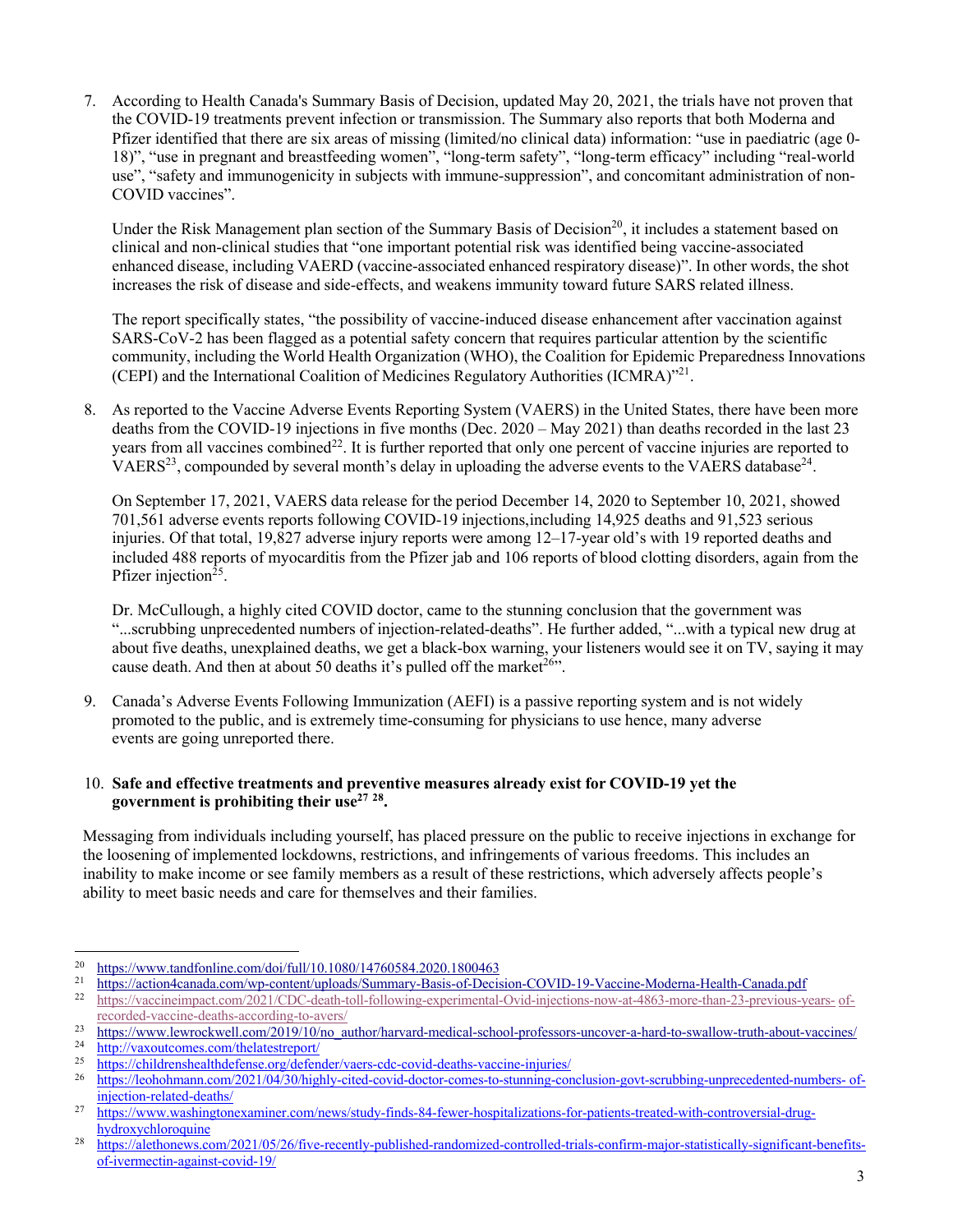You have incentivised the receiving of injections, measuring the public's compliance against the degree, prevalence and severity of lockdowns and restrictions. This is a form of coercion as it makes clear specific consequences of noncompliance, which includes continued difficulty to make income, to maintain businesses, to maintain living standards and meet personal/familial responsibilities due to the continuation of these lockdowns and restrictions. This has also impacted the medical and care home system where family members have been unable to see other family members in the care of these systems, due to the nature of lockdown measures.

As for children, they have been exposed to unprecedented amounts of fear, instability, shaming, psychological trauma, bullying, and segregation through the COVID-19 measures and are therefore, even more susceptible to being influenced by those in authority than their developmental stage would usually entail. Schools include vaccine and COVID-19 "vaccine" curriculum, which is politically and medically biased, prejudicial, and is a form of undue influence on any minor child.

The curriculum, and indeed all government narratives, exclude full disclosure of the growing risks (adverse reactions and death) of the experimental injection, and the emerging evidence that the shots do not provide protection, as claimed. Informed consent with FULL disclosure is mandatory and yet, due to lack of research data, "full" disclosure cannot be provided.

Further to this, suggestions/recommendations from you that people take COVID-19 injections are being made without adequate training and credentials that would qualify you to make 'medical' decisions or recommendations for other people. These recommendations/suggestions have also been made in complete contradiction to statements, recommendations, and findings of qualified medical practitioners, many of which are listed in this document. Among these 'qualified' individuals are those who have made clear certain medical consequences that have resulted from the receiving of COVID-19 injections, meaning recommendation from 'medically unqualified' people such as yourself, have placed pressure on the public to receive an injection that might (according to medical specialists) jeopardize their health by harming or even killing them.

Your actions may further constitute breach of trust and deception.

Under the *Crimes Against Humanity and War Crimes Act of Canada<sup>29</sup>*, a crime against humanity means, among other things, murder, any other inhumane act or omission that is committed against any civilian population or any identifiable group and that, at the time and in the place of its commission, constitutes a crime against humanity according to customary international law, conventional international law, or by virtue of its being criminal according to the general principles of law are recognized by the community of nations, whether or not it constitutes a contravention of the law in force at the time and in the place of its commission. The *Act* also confirms that every person who conspires or attempts to commit, **is an accessory after the fact**, in relation to, or councils in relation to, a crime against humanity, is guilty of an offence and liable to imprisonment for life.

Under sections 265 and 266 of the Criminal Code of Canada<sup>30</sup>, a person commits an assault when, without the consent of another person, he applies force intentionally to that other person, directly or indirectly. Everyone who commits an assault is guilty of an indictable offence and liable to imprisonment for a term not exceeding five years, or an offence punishable on summary conviction.

Based on the *Genetic Non-Discrimination Act, Bill S-20131*, it is an indictable offence to force anyone to take an DNA/RNA test or deny any service, employment, or education opportunity to anyone who refuses to take such a test. The punishment is a fine not exceeding \$1,000,000 or imprisonment for a term not exceeding five years, or both.

<sup>&</sup>lt;sup>29</sup> https://laws-lois.justice.gc.ca/eng/acts/c-45.9/page-1.html<br> $\frac{30}{2}$  https://laws-lois.justice.gc.ca/eng/acts/c-46/page-57.html

 $\frac{30}{1}$  https://laws-lois.justice.gc.ca/eng/acts/c-46/page-57.html#docCont<br> $\frac{31}{1}$  https://www.parl.ca/DocumentViewer/en/42-1/bill/S-201/royal-ass

<sup>31</sup> https://www.parl.ca/DocumentViewer/en/42-1/bill/S-201/royal-assent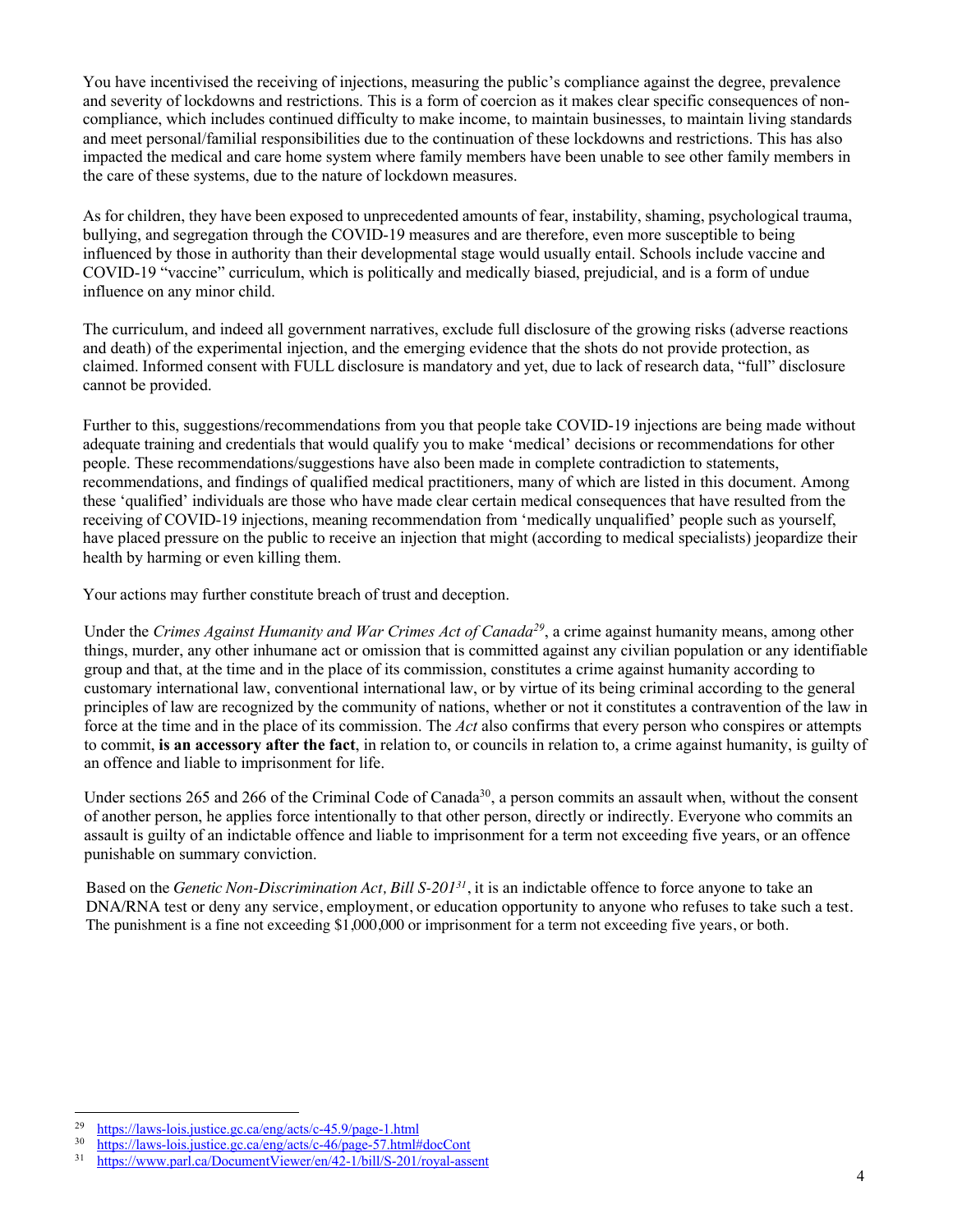It is a further violation of the Canadian Criminal Code,  $32$  to endanger the life of another person. Sections 216, 217, 217.1 and 221.

#### **Duty of persons undertaking acts dangerous to life**

**Sec. 216:** Everyone who undertakes to administer surgical or medical treatment to another person or to do any other lawful act that may endanger the life of another person is, except in cases of necessity, under a legal duty to have and to use reasonable knowledge, skill and care in so doing.

R.S., c. C-34, s. 198

### **Duty of persons undertaking acts**

**Sec. 217:** Everyone who undertakes to do an act is under a legal duty to do it if an omission to do the act is or may be dangerous to life.

#### **Duty of persons directing work**

**Sec. 217.1:** Everyone who undertakes, or has the authority, to direct how another person does work or performs a task is under a legal duty to take reasonable steps to prevent bodily harm to that person, or any other person, arising from that work or task.

#### **Causing bodily harm by criminal negligence**

**Sec. 221**: Every person who by criminal negligence causes bodily harm to another person is guilty of (a) an indictable offence and liable to imprisonment for a term of not more than 10 years; or, (b) an offence punishable on summary conviction.

Domestically, in the seminal decision of Hopp v Lepp, [1980] 2 SCR 192,<sup>33</sup> the Supreme Court of Canada determined that cases of non-disclosure of risks and medical information fall under the law of negligence. Hopp also clarified the standard of informed consent and held that, even if a certain risk is only a slight possibility which ordinarily would not be disclosed, but which carries serious consequences, such as paralysis or death, the material risk must be revealed to the patient.

The duty of disclosure for informed consent is rooted in an individual's right to bodily integrity and respect for patient autonomy. In other words, a patient has the right to understand the consequences of medical treatment regardless of whether those consequences are deemed improbable, and have determined that, although medical opinion can be divided as to the level of disclosure required, the standard is simple, "A Reasonable Person Would Want to Know the Serious Risks, Even if Remote." Hopp v Lepp, supra; Bryan v Hicks, 1995 CanLII 172 (BCCA); British Columbia Women's Hospital Center, 2013 SCC 30.34

**Vaccination is voluntary in Canada<sup>35</sup>**. Even if the government attempts to mandate it, there is no law, nor can there be, as it is a violation of Human Rights, International Agreements, etc. Yet, as already mentioned in this document, some federal, provincial, municipal officials have incentivised the taking of COVID-19 injections, even suggesting that lockdowns and lockdown measures will not end until enough of the population has received these injections. This is despite the negative impacts lockdowns have had on the health and well-being of the citizenry. Officials are not only infringing on human rights, but they are also putting themselves personally at risk of a civil lawsuit for damages and potential imprisonment by attempting to impose these experimental injections on citizens, including minors. Canadian law has long recognized that individuals have the right to control what happens to their bodies, law which is being directly infringed upon by these officials.

 $\frac{32}{\text{https://laws-lois.justice.gc.ca/eng/acts/c-46/page-51.html\#docCont}}$ <br> $\frac{33}{\text{https://sec.csclaxum.com/sec.cec/sec.cac/enc/item/2553/index do}}$ 

 $\frac{33}{100}$  https://scc-csc.lexum.com/scc-csc/scc-csc/en/item/2553/index.do<br> $\frac{34}{100}$  https://www.coplit.org/en/co/scc/doc/2013/2013scc30/2013scc30

 $\frac{34}{\text{https://www.canlii.org/en/ca/sec/doc/2013/2013sec30/2013sec30.html/resultIndex}=1}{\text{https://web-archive.org/web/20080414131846/http://www. phase-sspc-gc.ca/nublicat/cc0013/20138c0114131846/http://www. phase-sspc-gc.ca/nublicat/cc0013/20136c0114131846/http://www. phase-sspc-gc.ca/nublicat/cc0013/20136c0114131846/http://www. phase-sspc-gc.ca/nublicat/cc0013/20136c0$ 

https://web.archive.org/web/20080414131846/http://www.phac-aspc.gc.ca/publicat/ccdr-rmtc/97vol23/23s4/23s4b\_e.html